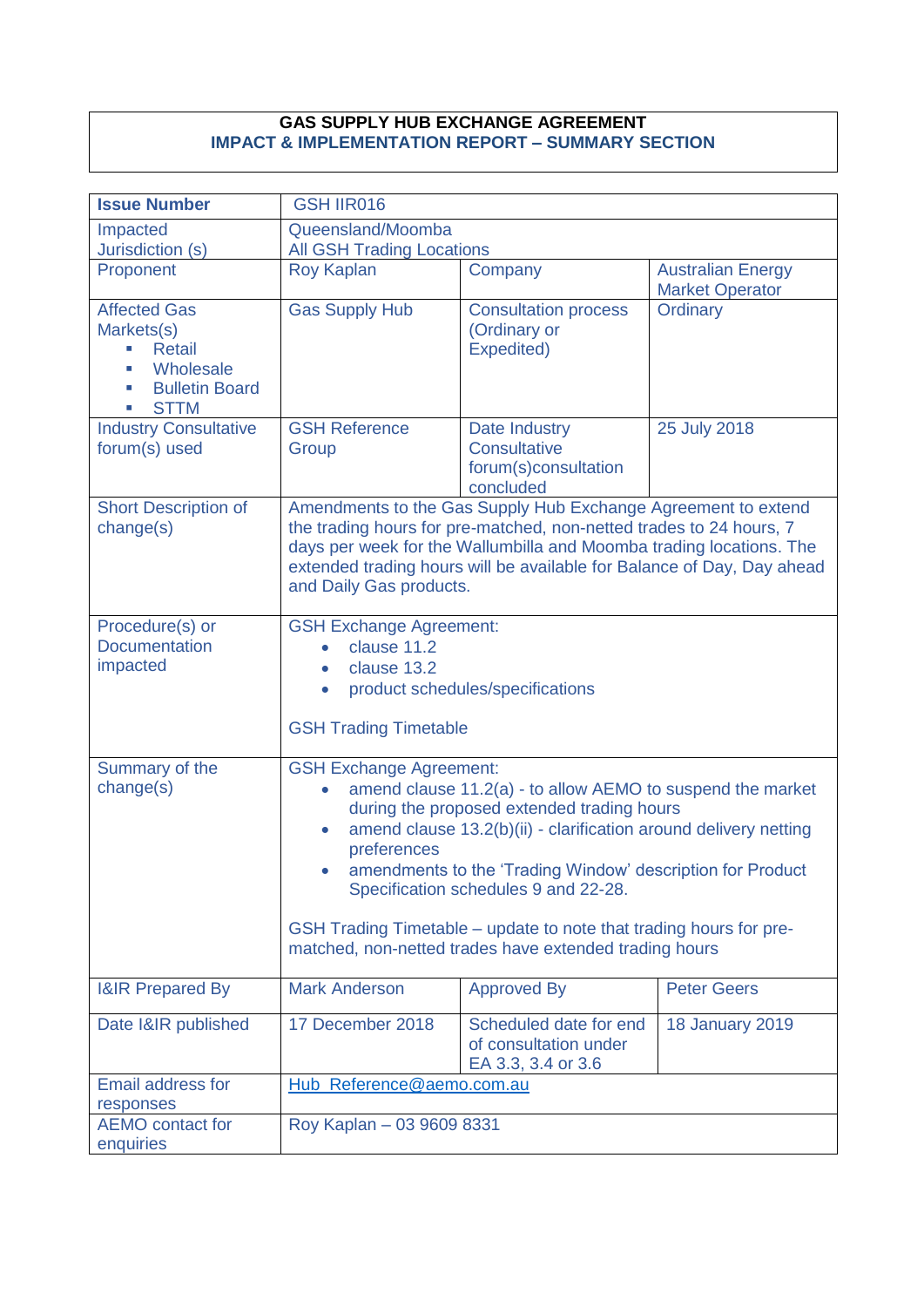## **IMPACT & IMPLEMENTATION REPORT – DETAILED REPORT SECTION**

| <b>CRITICAL EXAMINATION OF PROPOSAL</b>                     |                                                                                                                                                                                                                                                                                                                                                                                                                                                                                                                                      |  |
|-------------------------------------------------------------|--------------------------------------------------------------------------------------------------------------------------------------------------------------------------------------------------------------------------------------------------------------------------------------------------------------------------------------------------------------------------------------------------------------------------------------------------------------------------------------------------------------------------------------|--|
| 1. Description of<br>change(s) and reasons<br>for change(s) | AEMO has received a proposal from members to extend the<br>trading hours for registering pre-matched, non-netted trades in<br>the GSH. Under the proposal, the hours for registering pre-<br>matched, non-netted trades in the GSH would be extended to 24<br>hours, 7 days per week for the Wallumbilla and Moomba trading<br>locations. Products proposed to be covered by the change are<br>Balance of Day, Day ahead and Daily Gas products. Currently all<br>pre-matched trades need to be registered with AEMO by 4pm<br>AEST. |  |
|                                                             | While the hours for the pre-matched, non-netted trade service will<br>be extended, it is proposed that the existing operational support<br>arrangements will be maintained for the market. The exchange<br>traded markets will continue to open from 9am to 5pm, 7 days per<br>week until the commencement of the pipeline capacity trading<br>reforms.                                                                                                                                                                              |  |
|                                                             | Under the proposal, there will be no business support for<br>members outside of business hours. Further, from time to time,<br>the market will be closed outside of business hours to carry out<br>necessary market system releases, site transfers and other<br>upgrades.                                                                                                                                                                                                                                                           |  |
|                                                             | AEMO has assessed that extending the hours can be<br>implemented with a relatively minor Trayport configuration<br>change.                                                                                                                                                                                                                                                                                                                                                                                                           |  |
|                                                             | AEMO has also taken this opportunity to make an administrative<br>change by removing the trading locations and points in Schedule<br>2 and the product specifications that ceased to apply from 27<br><b>March 2017.</b>                                                                                                                                                                                                                                                                                                             |  |
| 2. Reference                                                | <b>GSH Exchange Agreement</b>                                                                                                                                                                                                                                                                                                                                                                                                                                                                                                        |  |
| documentation<br>Exchange<br>Agreement<br>Other             | Amend clause 11.2(a)                                                                                                                                                                                                                                                                                                                                                                                                                                                                                                                 |  |
|                                                             | The Operator may at any time suspend access to and use of the<br>Trading System (for all Members) at any time, either as a whole<br>or for particular Products or functionality.                                                                                                                                                                                                                                                                                                                                                     |  |
|                                                             | Amend clause 13.2(b)(ii)                                                                                                                                                                                                                                                                                                                                                                                                                                                                                                             |  |
|                                                             | Except for a Pre-matched Trade where the Trading Participants<br>have specified that Delivery Netting is not to apply, details of a<br>Pre-matched Trade will be rejected if not submitted before<br>4:00pm on any day.                                                                                                                                                                                                                                                                                                              |  |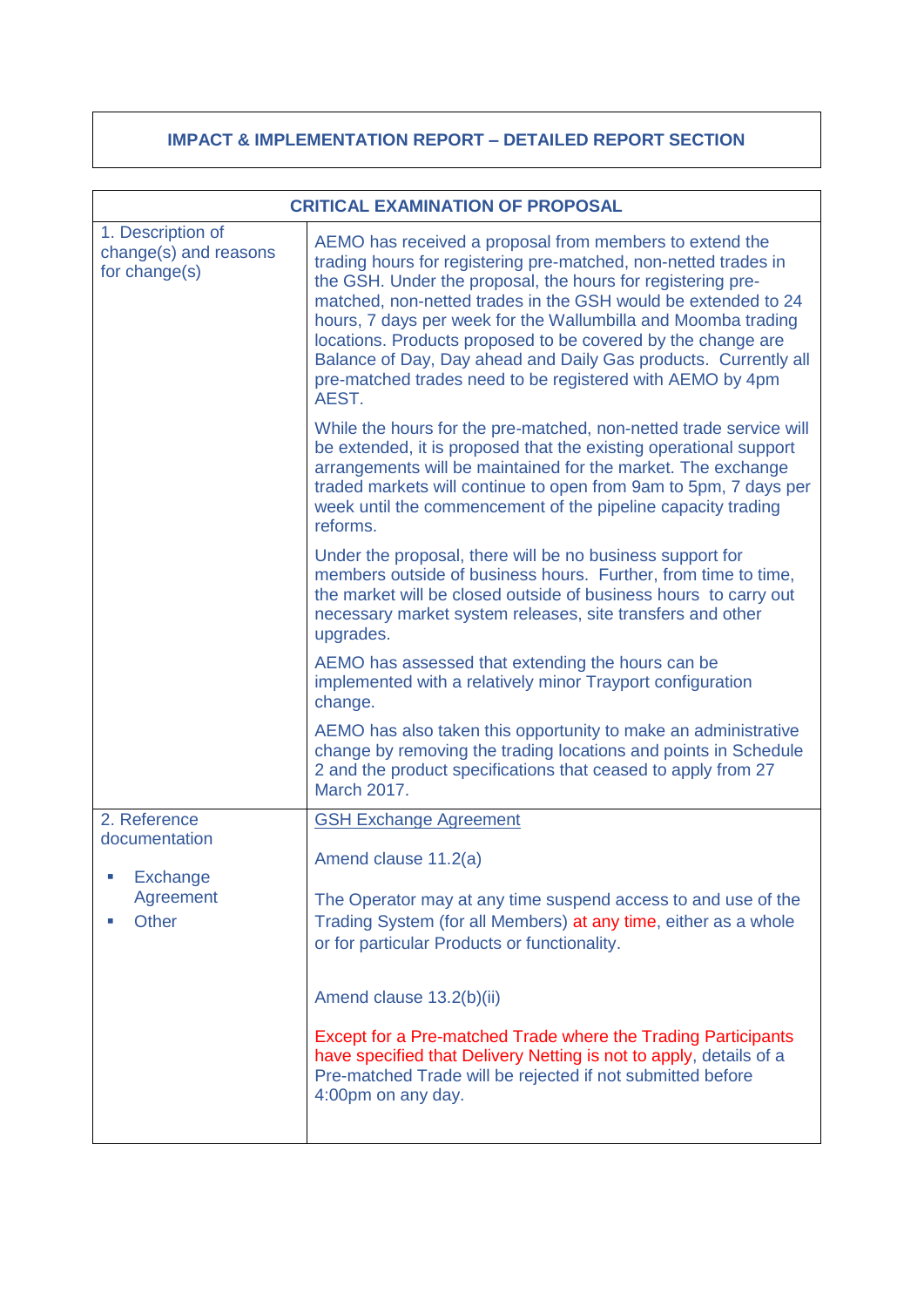|                                                                                                                                                                                           | Amend the Trading Window description (see Attachement A) for<br>the Wallumbilla and Moomba trading locations for the following<br>products:<br>On-the-Day Gas<br>$\bullet$<br>Day Ahead Non-Netted Gas<br>$\bullet$<br>Day Ahead Netted Gas<br>$\bullet$<br><b>Daily Gas</b><br>$\bullet$ |
|-------------------------------------------------------------------------------------------------------------------------------------------------------------------------------------------|-------------------------------------------------------------------------------------------------------------------------------------------------------------------------------------------------------------------------------------------------------------------------------------------|
|                                                                                                                                                                                           | <b>GSH Trading Timetable</b>                                                                                                                                                                                                                                                              |
|                                                                                                                                                                                           | Additional note that trading hours for pre-matched, non-netted<br>trades have extended trading hours.                                                                                                                                                                                     |
| 3. The high level details<br>of the change(s)                                                                                                                                             | <b>Current</b>                                                                                                                                                                                                                                                                            |
| including:                                                                                                                                                                                | Pre-matched trading hours for all locations and products is<br>8.30am to 4.00pm with the exception of day-ahead non-netted<br>which opens at 12.30pm.                                                                                                                                     |
| A comparison of the<br>$\overline{\phantom{a}}$<br>existing operation<br>with changed<br>operation<br>A marked up version<br>$\mathcal{L}_{\mathcal{A}}$<br>as amended (see<br>section 1) | Proposed<br>Trading hours to be extended to 24 hours, 7 days per week for<br>pre-matched, non-netted Balance of Day, Day ahead and Daily<br>Gas trades for the Wallumbilla and Moomba locations.<br>See Attachement A                                                                     |
| 4. Assessment of<br>significant of change<br>(eg: material, non-<br>material or non-<br>substantial)                                                                                      | The proposed amendment is a non-material change to current<br>market operations. However, with the extension of the trading<br>hours, there is a risk that a system outage occurs outside of<br>business hours that prevents a pre-matched trade being<br>registered through the GSH.     |
|                                                                                                                                                                                           | It is proposed that there is clear communication to trading<br>participants that business support is not available outside of<br>business hours.                                                                                                                                          |

| ASSESSMENT OF LIKELY EFFECT OF PROPOSAL              |                                                                                                                                                                                                |
|------------------------------------------------------|------------------------------------------------------------------------------------------------------------------------------------------------------------------------------------------------|
| 5. Overall Industry Cost /<br>benefit (tangible /    | Costs:                                                                                                                                                                                         |
| intangible / risk) analysis<br>and/or cost estimates | AEMO anticipates no implementation costs to gas trading<br>exchange members with this proposal.                                                                                                |
|                                                      | Benefits:                                                                                                                                                                                      |
|                                                      | Participants can utilise the standardised contractual terms,<br>prudential and settlement arrangements of the GSH when<br>executing bilateral trades outside of traditional business<br>hours. |
|                                                      | Risks:                                                                                                                                                                                         |
|                                                      | As outlined in section 4 above, there is a risk of a system<br>outage occurring outside of business hours that prevents                                                                        |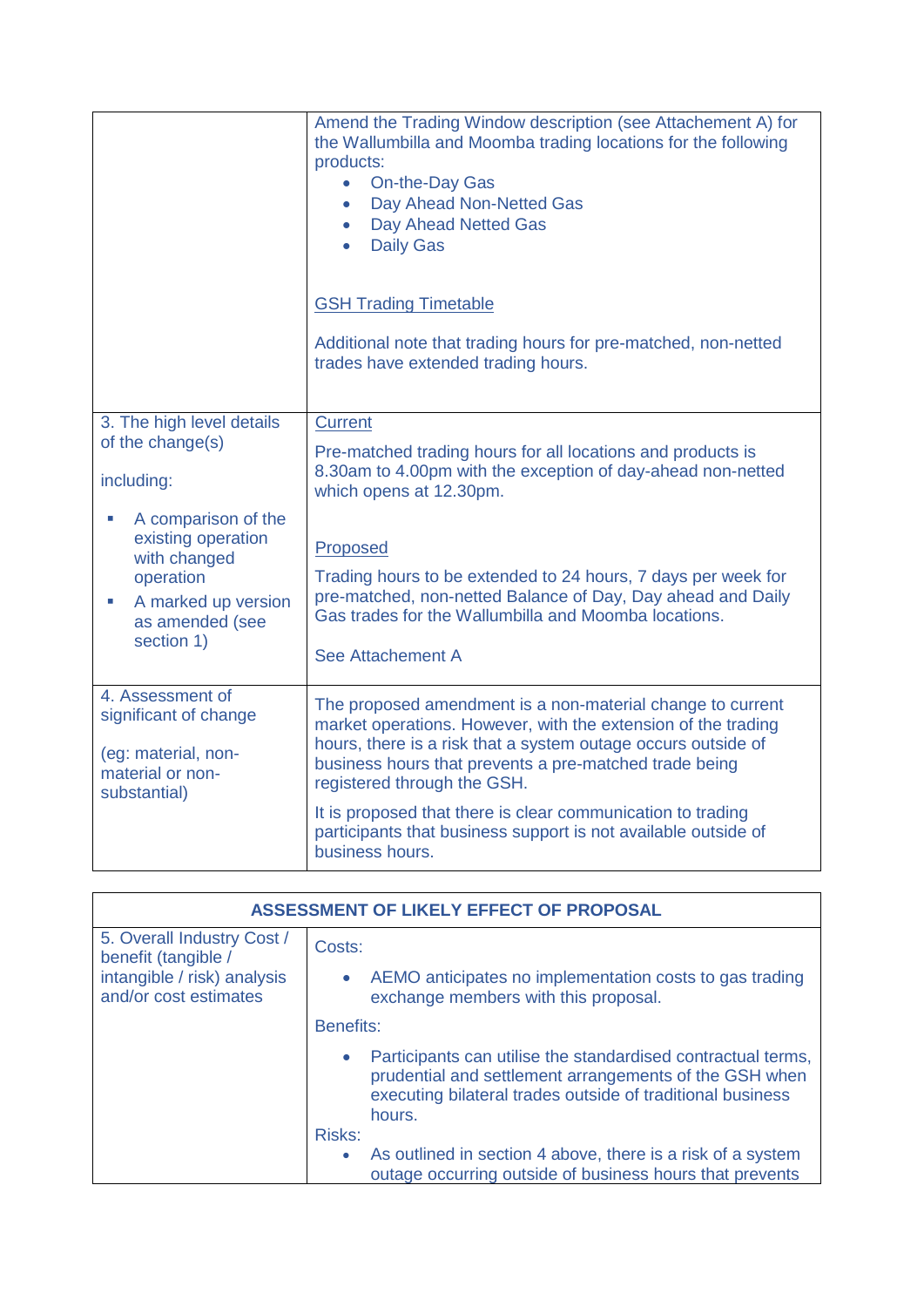|                                                                                                                                              | a pre-matched trade from being registered through the<br>GSH.                                                                                                                                                                                                                                                                |
|----------------------------------------------------------------------------------------------------------------------------------------------|------------------------------------------------------------------------------------------------------------------------------------------------------------------------------------------------------------------------------------------------------------------------------------------------------------------------------|
| 6. The likely<br>implementation effect of<br>the change(s) on<br>stakeholders                                                                | Incorporated in section 5 above.<br>The proposed amendment will have no impact on existing products<br>and operations. It will provide participants with the additional ability<br>to register pre-matched, non-netted trades 24 hours, 7 days per                                                                           |
| (e.g. Industry or end-<br>users)                                                                                                             | week.                                                                                                                                                                                                                                                                                                                        |
| 7. Testing requirements                                                                                                                      | AEMO will carry out testing in conjunction with Trayport.                                                                                                                                                                                                                                                                    |
|                                                                                                                                              | AEMO/Trayport updates, releases and/or general maintenance<br>that would have previously happened outside of GSH trading hours<br>will now result in the GSH being unavailable for small periods of<br>time. Timing will be planned to have minimal affect on market<br>participant's ability to execute trades via the GSH. |
| 8. AEMO's preliminary                                                                                                                        | <b>Consistency with NGL and NGR</b>                                                                                                                                                                                                                                                                                          |
| assessment of the<br>proposal's compliance<br>with rule $540(1)$ NGR:                                                                        | The proposal is consistent with the NGL and NGR.                                                                                                                                                                                                                                                                             |
| - consistency with NGL<br>and NGR,                                                                                                           | <b>National Gas Objective</b>                                                                                                                                                                                                                                                                                                |
| - appropriate with regard<br>to national gas objective<br>- appropriate with regard<br>to likely compliance costs<br>for Operator or Members | The proposal is consistent with the NGO as it reduces transaction<br>costs for members trading outside of business hours and<br>enhances transparency of gas transactions.                                                                                                                                                   |
|                                                                                                                                              | Potential compliance costs                                                                                                                                                                                                                                                                                                   |
|                                                                                                                                              | AEMO believes the costs to gas trading exchange members in<br>implementing this proposal are minimal. AEMO does not believe<br>there will be any ongoing costs to gas trading exchange members<br>to comply with this proposal.                                                                                              |
| 9. Consultation Forum<br><b>Outcomes</b>                                                                                                     | In 2017, AEMO held a market forum and issued a survey to<br>understand potential improvements that could be made to the Gas                                                                                                                                                                                                  |
| (e.g. the conclusions                                                                                                                        | Supply Hub. A common suggestion was to extend the trading<br>hours for off-market deals.                                                                                                                                                                                                                                     |
| made on the change(s)                                                                                                                        |                                                                                                                                                                                                                                                                                                                              |
| whether there was<br>unanimous approval, any<br>dissenting views)                                                                            | The GSHRG discussed extending the hours at the meeting on 25<br>July 2018, with participants supportive of the proposed changes.                                                                                                                                                                                             |
|                                                                                                                                              |                                                                                                                                                                                                                                                                                                                              |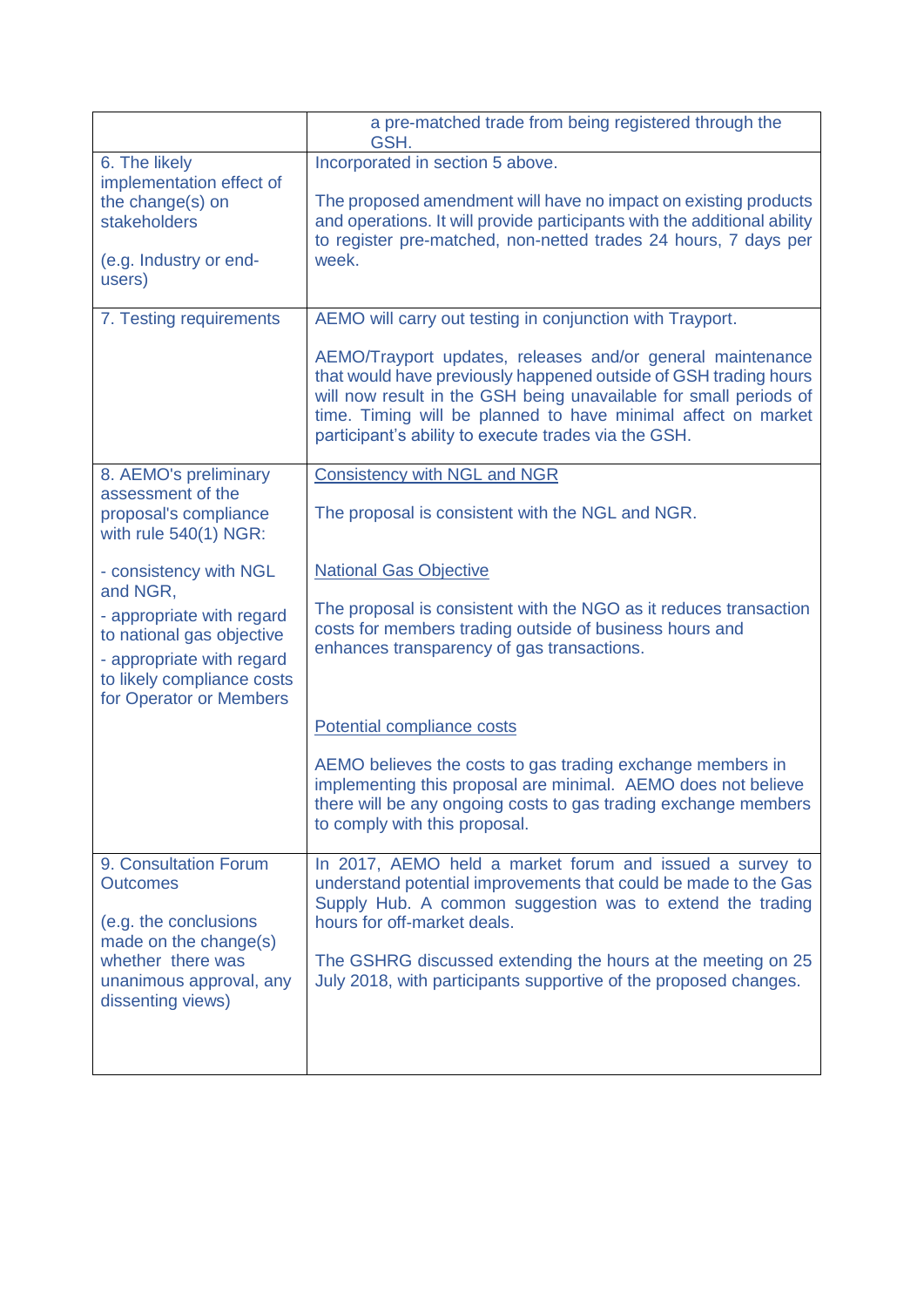| <b>RECOMMENDATION(S)</b>                                                                                                                   |                                                                                                                                            |  |
|--------------------------------------------------------------------------------------------------------------------------------------------|--------------------------------------------------------------------------------------------------------------------------------------------|--|
| 10. Should the proposed<br>changes be made, (with<br>or without amendments)?                                                               | AEMO recommends that the proposal should be implemented.                                                                                   |  |
| 11. If applicable, a<br>proposed effective date<br>for the proposed<br>change(s) to take effect<br>and justification for that<br>timeline. | Proposed implementation is February 2019.<br>AEMO will provide market particiapants with 15 business days<br>notice prior to commencement. |  |